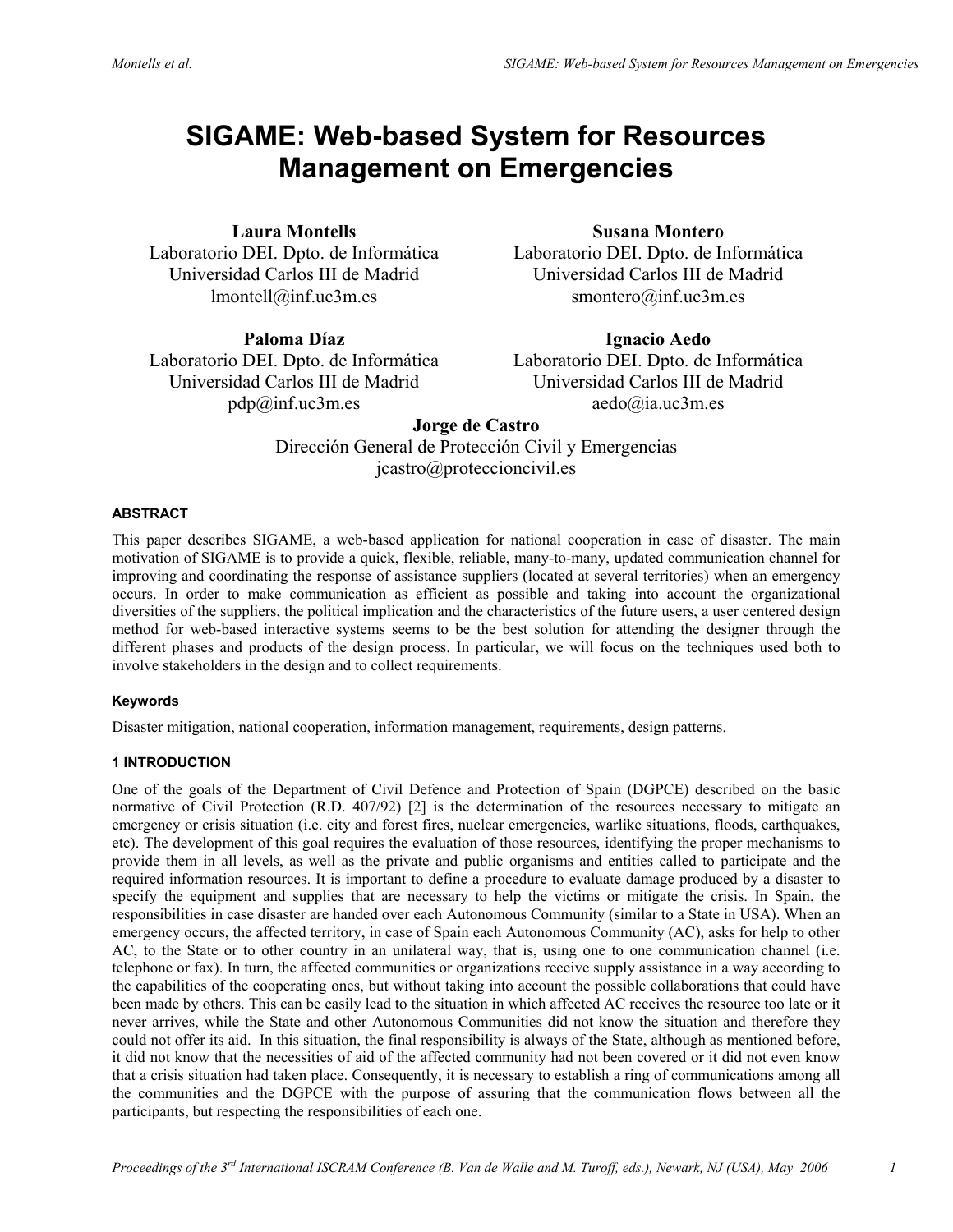For this reason, the Spanish Civil Protection Department along the DEI research group at Carlos III University of Madrid started SIGAME, a web-based system designed to enhance the management of national cooperation in case of disaster by providing a platform for shared updated and reliable information among the communities and organisms centred on the resource's management.

stakeholders in the design process. More precisely, this paper explains the basic assumptions of the design of The purpose of this paper is to describe SIGAME system and motivation, focusing on the technique used to involve SIGAME in which design patterns play a prominent role.

#### **2 SIGAME**

SIGAME facilitates the contribution of resources located outside an AC to face a situation of emergency creating a communication ring where the entire involved agents are informed on the situation. This platform favors an interterritorial and multidirectional communication to make the answer more effective and efficient. In addition it does not interfere with the protocols of management of existing emergencies in the different Autonomous Communities. The context that gives place to this system can be summed up in the following points:

- Autonomous Communities and the Department of Civil Protection and Emergencies of Spain (DGPCE). • There are no agile and trustworthy channels of communication with automated protocols between the different
- The processes of request, contribution, monitoring, delivery and return of resources do not have the systematization and the automation necessary to obtain a greater efficiency and effectiveness.
- Currently, it is necessary to repeat the communications of request of aid by the competent organ of the affected AC in order to ask for help to many communities.
- It is necessary to develop agile mechanisms that facilitate the contribution and the monitoring of the given resources.
- European Union. • It is necessary to go further in the integration with the Communitarian Mechanism of Civil defense of the

resources. In order to obtain this it is necessary to facilitate the different flows of information that will depend on the The solution proposed is the development of a web platform that eases the communication and management of different roles or responsibilities users can exercise in the system. In addition, SIGAME will make use of new and rigorous techniques that allow guaranteeing the good operation of the system as well as the security of the information held.

SIGAME will give support three scenarios:

- **Coordination between communities with bilateral agreements**. Some communities establish agreements with others by different reasons like for example: geographic proximity, good political relations, complementariness of resources, etc. In these cases it is necessary to establish a direct channel of communication between them.
- **Coordination of the supra-communitarian aids with the participation of the DGPCE**. When a community asks for aid to others without mediating bilateral agreements, it is necessary to coordinate and to guarantee that the aid arrives at the affected community. This is the responsibility of the DGPCE. Then, if some of the applied resources are not offered by any community, DGPCE will be responsible for obtaining it.
- **Monitoring of resources in the cooperation between communities**. It is necessary to develop mechanisms so that the communities can at any moment know and control the state or the situation of the own resources and the resources coming from other communities.

T his platform is being developed using incremental life cycled model. The first version will include the necessary tools to give support the scenarios defined above. The implementation and design will be made in a modular and flexible form. This way, if new services and requirements are identified its extension could be raised (i.e. inclusion of techniques of mining of data to extract knowledge on the existing information of emergency situations already closed). In addition, it is important to study how to integrate this platform in each of the mechanisms of emergencies management of the different Communities with the purpose of developing specific interfaces.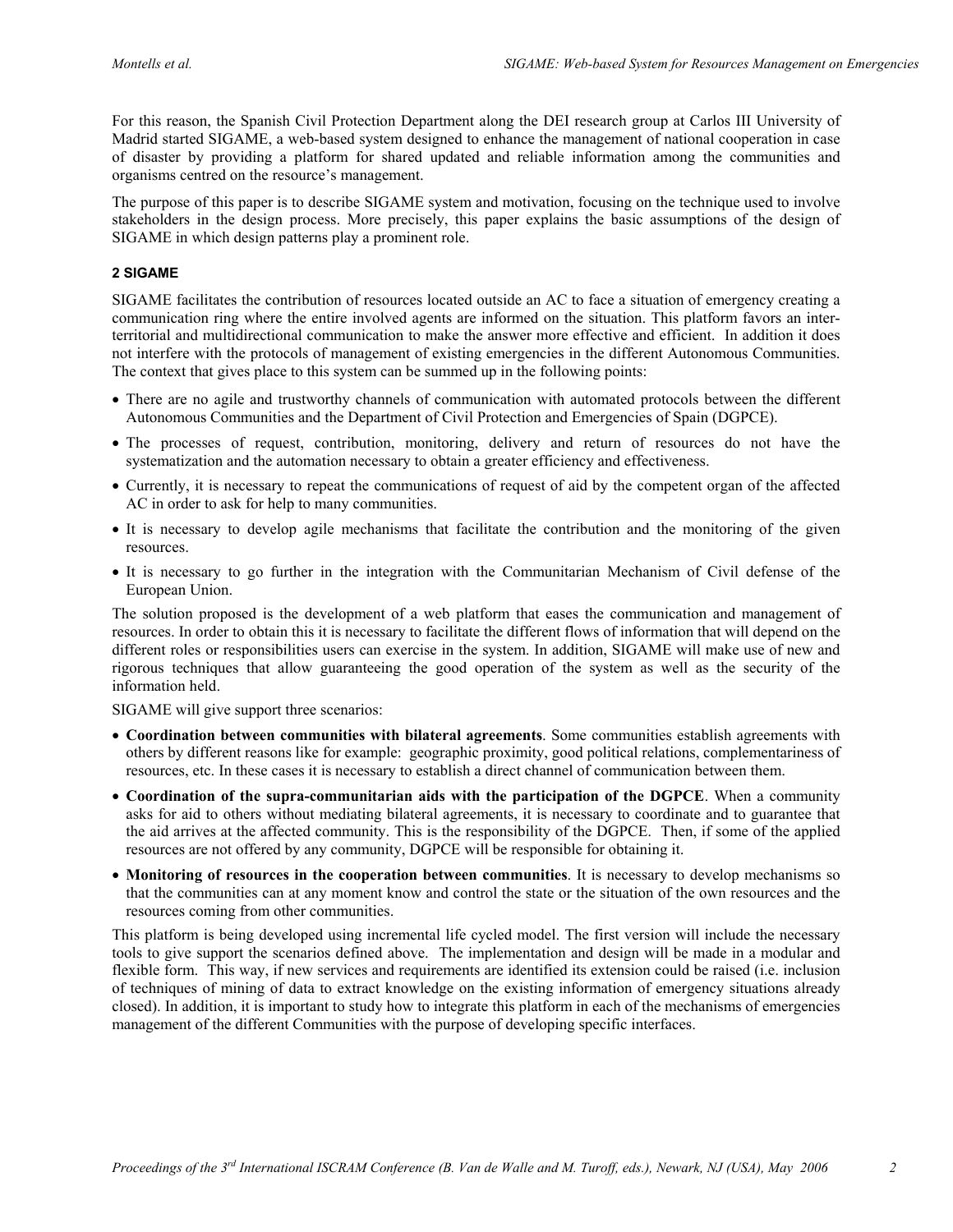#### **3 HOW TO INTEGRATE THE REQUIREMENTS AND THE DESIGN**

One of the most common reasons of dissatisfaction with a newly developed system is the lack of success in meeting the user's needs, due to how requirements are collected, represented and reasoned during the conceptual modelling. During the analysis phase in the development process of a web application, the user's needs must be identified and documented as requirements.

To illustrate this process we will use as a supposed fire of high dimensions on one AC. What operatives take place on this situation? What is the procedure for solving this situation? What problems origin the current way of acting? With these kinds of questions, the user's needs are identified and documented as requirements making up the problem space. Later, in the design phase the solution space for those requirements is described. Therefore, the designer needs to be able to synthesize a problem to produce a complete and efficient solution. This difficulty in finding and mapping requirements to design entities often makes it more of an art than a science. The difficulty arises from the fact that the success of this task depends on the skills and knowledges of the requirement elicitor.

In order to collect functional, usability and other non functional requirements of the system, interviews, surveys and cases of are being used in the SIGAME project. These techniques are very useful for understanding the purpose and services the system must cover describing the space of the problem. To translate requirements into usable solutions we are using web design patterns according to [3]. A design pattern records the knowledge and the experience of domain experts on how to make a software system more reusable and flexible as a result of many efforts on the design and codification of systems. Patterns are presented as a rule that guides the transformation between a given problem and a solution. Thus, each problem described on the requirement can be connected with the solution proposed by the design pattern so that conceptual design can be automatically proposed. In addition, there are specific design patterns for special domains of application and particular problems of design. They not only can provide us a valid solution to a requirement already discovered, also they can originate more requirements. Therefore, as another extraction technique of requirements we are using web design patterns.

In order to develop SIGAME it is necessary to explore multiple domains. For example, one requirement of SIGAME related to the usability aspect of a web aplication is that "*users must be able to access any functionality of the system anywhere, access easily to contents and the appearance and interaction of the system must be easy to use for them*". On [4] we have found the Homepage Portal pattern which proposes as solution that matches with this requirement. This pattern suggests dedicating 95 percent of the area and links above the fold to the users groups that comprise 95 percent of the total user population. It proposes to keep the remaining area and links for user groups that make up the remaining 5 percent. Then it uses additional links in the footer of the homepage to make explicit links for each group, including those in the 5 percent category. Finally, it says that is crucial to build a homepage layout that provides strong cues to define navigation and content, and that downloads quickly. On Figure 1 a draft of the solution proposed above is shown.



**Figure 1. Sketch out strong first impressions of your homepage with compelling titles and logos, and simple navigation.**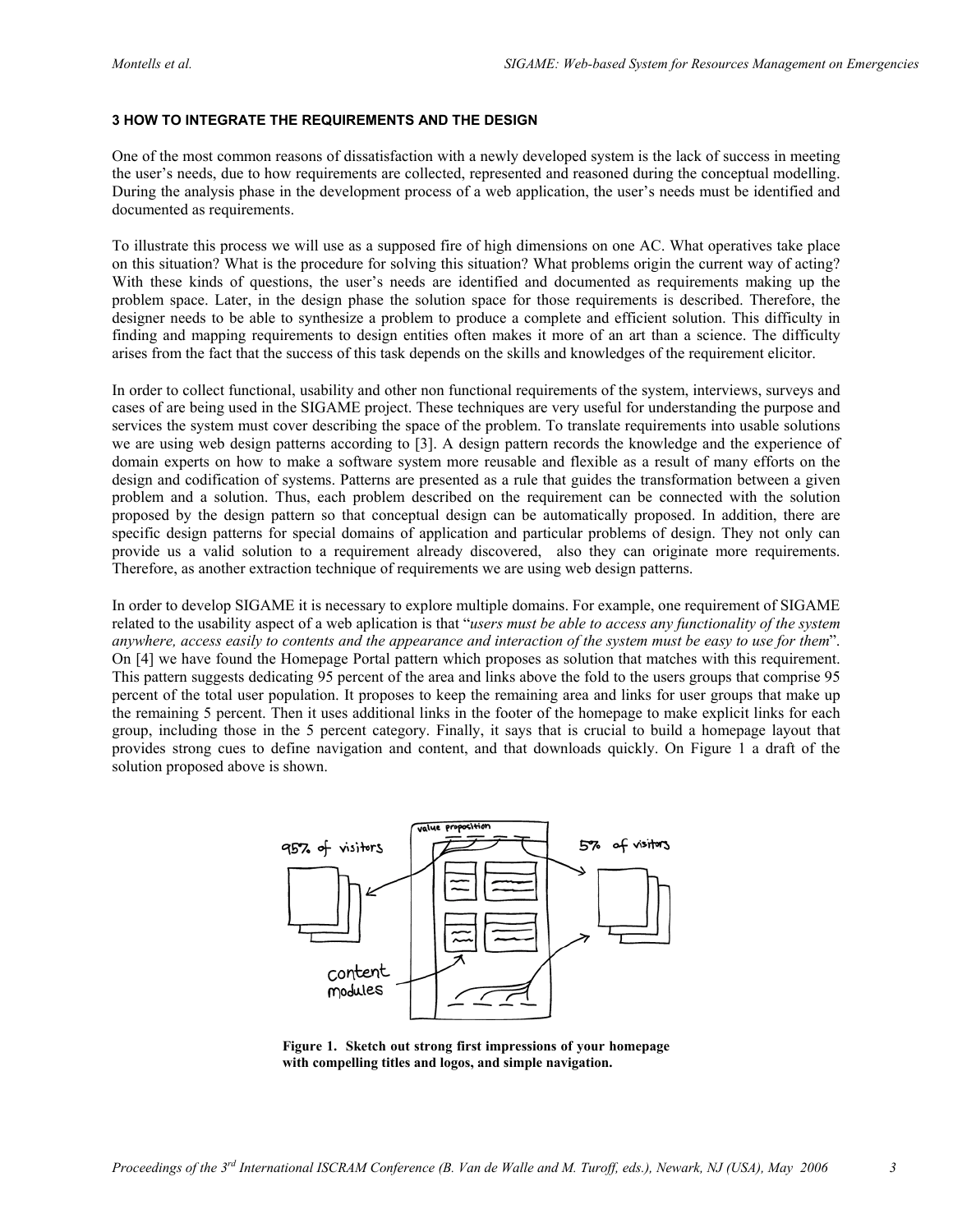Applying this pattern to SIGAME we would obtain a result as shows figure 2. Links located on the top of the page represent each scenario that will be implemented on the application. Also a resume of the last applications, offers and resources, both sent and received, is accessible from this point so users have a global view of the whole application content.



**Figure 2. Homepage screenshot of SIGAME.** 

Evaluating this pattern, we have not only found a valid solution for our requirement but that also we have located new requirements applicable to our system like for example: 'It is important to make the Homepage download quickly so that the user trusts the good operation of the system'

The same process is repeated with each requirement and available pattern to complete the requirements specification and to develop an early prototype that can be discussed with stakeholders. Moreover, errors (misunderstood requirements) as well as new requirements can be detected. If we define requirements in a formal and detailed way using, for example using soft-goal graphs as in [5], we can link the statements expressed on each requirement with a valid solution proposed in a design pattern and navigate through the requirements structure to detect new functionalities or new patterns to apply. This way we could assist the designer in the searching of the adequate solution for each problem offering him a set of proven solutions.

#### **4 CONCLUSIONS**

SIGAME is an information system to helping in supplying resources located outside an AC facing a situation of emergency. It creates a communication ring where the entire involved agents are informed on the situation. The best solution for helping the designer through the different phases and products of the design process seems to be using a user centred design method for web-based interactive systems. This improves communication between stakeholders and designers considering the organizational diversities of the suppliers, political implication and the characteristics